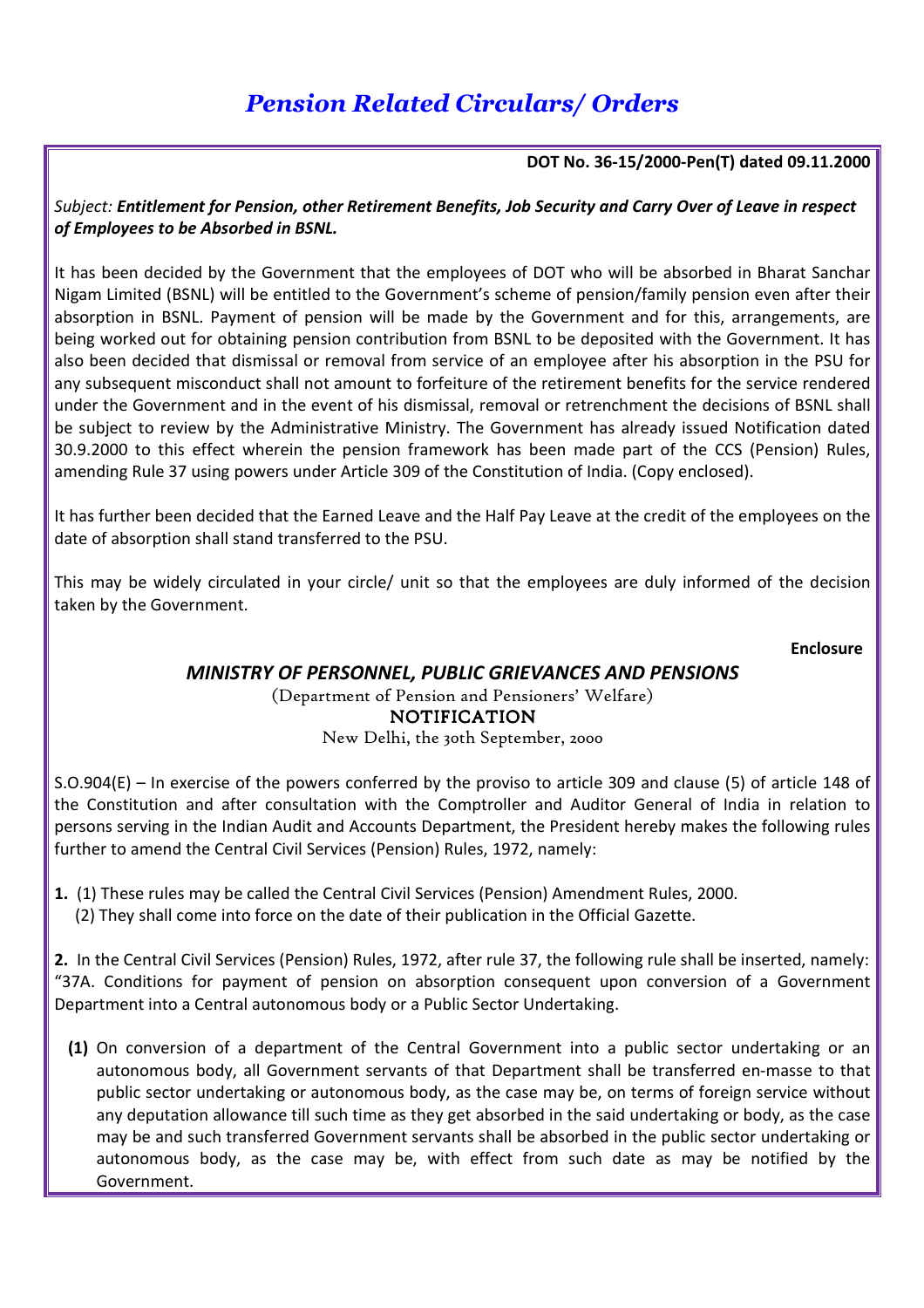- **(2)** The Central Government shall allow the transferred Government servants an option to revert back to the Government or to seek permanent absorption in the public sector undertaking or autonomous body, as the case may be.
- **(3)** The option referred to in sub-rule (2) shall be exercised by every transferred Government servant in such manner and within such period as may be specified by the Government.
- **(4)** The permanent absorption of the Government servants as employees of the public sector undertaking or autonomous body shall take effect from the date on which their options are accepted by the government and on and from the date of such acceptance, such employees shall cease to be Government servants and they shall be deemed to have retired from Government service.
- **(5)** Upon absorption of Government servants in the public sector undertaking or autonomous body, the posts which they were holding in the Government before such absorption shall stand abolished.
- **(6)** The employees who opt to revert to Government service shall be re-deployed through the surplus cell of the Government.
- **(7)** The employees including quasi-permanent and temporary employees but excluding casual labourers, who opt for permanent absorption in the public sector undertaking or autonomous body, shall on and from the date of absorption, be governed by the rule and regulations or bye-laws of the public sector undertaking or autonomous body, as the case may be.
- **(8)** A permanent Government servant who has been absorbed as an employee of a the public sector undertaking or autonomous body shall be eligible for pensionary benefits on the basis of combined service rendered by him in the Government and the public sector undertaking or autonomous body in accordance with the formula for calculation of pension/ family pension under these rules as may be in force at the time of his retirement from the public sector undertaking or autonomous body, as the case may be.
- **(9)** The pension of an employee under sub-rule (8) shall be calculated on the basis of his last ten months' average pay.
- **(10)** In addition to pension or family pension, as the case may be, the employees shall also be eligible to Dearness relief as per industrial dearness allowance pattern.
- **(11)** The benefits of pension and family pension shall be available to quasi-permanent and temporary Transferred Government servants after they have been confirmed in the public sector undertaking or autonomous body.
- **(12)** The Central Government shall create a Pension Fund in the form of a trust and the pensionary benefits of Absorbed employees shall be paid out of such Pension Fund.
- **(13)** The Secretary of the administrative Ministry of the public sector undertaking or autonomous body shall be the Chairperson of the Board of Trustees which shall include representatives of the Ministries of Finance, Personnel, Public Grievances and Pensions, Labour, concerned the public sector undertaking or autonomous body and their employees and experts in the relevant field to be nominated by the Central Government.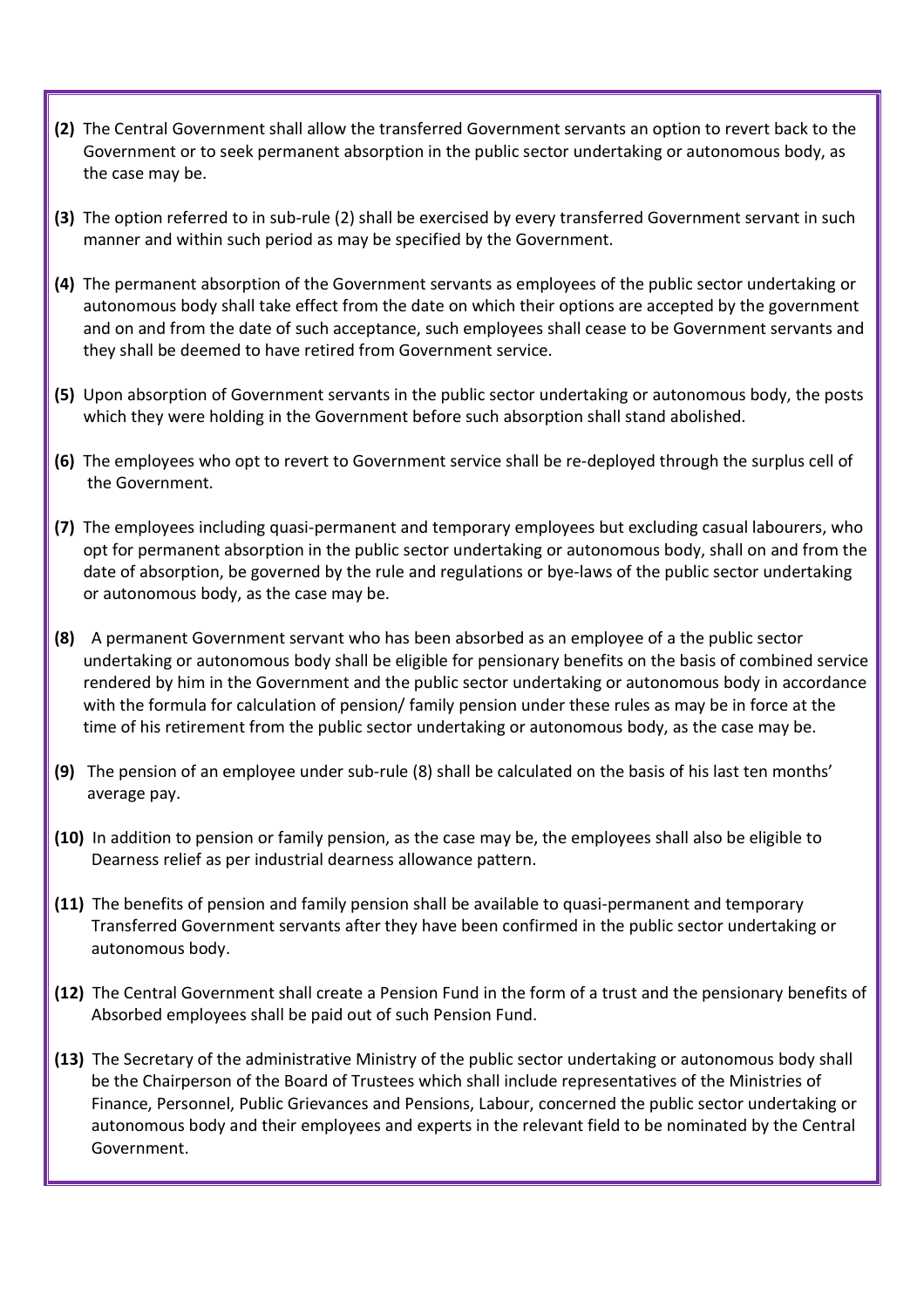- **(14)** The procedure and the manner in which pensionary benefits are to be sanctioned and disbursed from the Pension Fund shall be determined by the Government on the recommendation of the Board of Trustees.
- **(15)** The Government shall discharge its pensionary liability by paying in lump sum as a one time payment to the Pension Fund the pro rata pension or service gratuity and retirement gratuity for the service rendered till the date of absorption of the Government servant in the public sector undertaking or autonomous body.
- **(16)** The manner of sharing the financial liability on account of payment of pensionary benefits by the public sector undertaking or autonomous body shall be determined by the Government.
- **(17)** Lump sum amount of the pro rata pension shall be determined with reference to Commutation Table laid down in Central Service (Commutation of Pension) Rules, 1981.
- **(18)** The public sector undertaking or autonomous body shall make pensionary contribution to the Pension Fund for the period of service to be rendered by the concerned employees under that undertaking or body at the rates as may be determined by the Board of Trustees so that the Pension Fund shall be self supporting.
- **(19)** If, for any financial or operational reason, the Trust is unable to discharge its liabilities fully from the Pension Fund and the public sector undertaking or autonomous body is also not in a position to meet the shortfall, the Government shall be liable to meet such expenditure and such expenditure shall be debited to either the Fund or to the public sector undertaking or autonomous body, as the case may be.
- **(20)** Payments of Pensionary benefits of the Pensioners of a Government Department on the date of conversion of it into a the public sector undertaking or autonomous body shall continue to be the responsibility of the Government and the mechanism for sharing its liabilities on this account shall be determined by the Government.
- **(21)** Nothing contained in sub-rules (12) to (20) shall apply in the case of conversion of the Department of Telecom Service and Telecom Operations into Bharat Sanchar Nigam Limited, in which case the pensionary benefits including family pension shall be paid by the Government.
- **(22)** For the purpose of payment of pensionary benefits including family pension referred to in sub-rule (21), the Government shall specify the arrangements and manner including the rate of pensionary contributions to be made by Bharat Sanchar Nigam Limited to the Government and the manner in which financial liabilities on this account shall be met.
- **(23)** The arrangements under sub-rule (22) shall be applicable to the existing pensioners and to the employees who are deemed to have retired from the Government service for absorption in Bharat Sanchar Nigam Limited and shall not apply to the employees directly recruited by the Bharat Sanchar Nigam Limited for whom it shall devise its own pension scheme and make arrangements for funding and disbursing the pensionary benefits.
- **(24)** Upon conversion of a Government department into a the public sector undertaking or autonomous body–

**(a)** the balance of provident fund standing at the credit of the absorbed employees on the date of their absorption in thepublic sector undertaking or autonomous body shall, with the consent of such undertaking or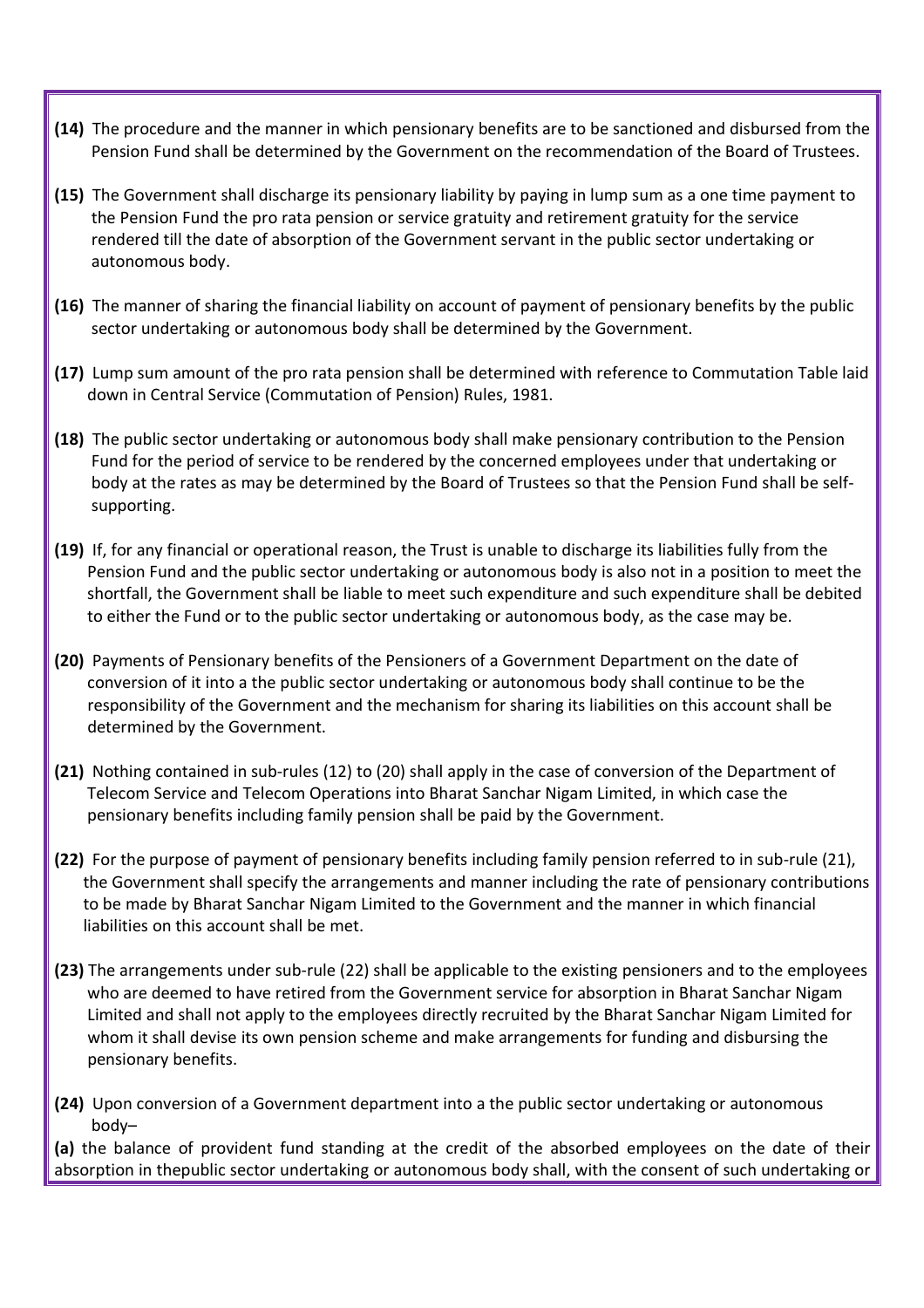body, be transferred to the new Provident Fund Account of the employees in such undertaking or body, as the case may be;

**(b)** earned leave and half pay leave at the credit of the employees on the date of absorption shall stand transferred to such undertaking or body, as the case may be;

**(c)** the dismissal or removal from service of the public sector undertaking or autonomous body of any employee after his absorption in such undertaking or body for any subsequent misconduct shall not amount to forfeiture of the retirement benefits for the service rendered under the Government and in the event of his dismissal or removal or retrenchment the decision of the undertaking or body shall be subject to review by the Ministry administratively concerned with the undertaking or body.

**(25)** In case of Government disinvests its equity in any public sector undertaking or autonomous body to the extent of fifty-one per cent or more, it shall specify adequate safeguards for protecting the interests of the absorbed employees of such public sector undertaking or autonomous body.

**(26)** The safeguards specified under sub-rule (25) shall include option for voluntary retirement or continued service in the undertaking or body, as the case may be, voluntary retirement benefits on terms applicable to Government employees, employees of the public sector undertaking or autonomous body as per option of employees, assured payment of earned pensionary benefits with relaxation in pension of qualifying service, as may be decided by the Government."

## **DOT No. 40-13/2002/Pen (T) dated 15.01.2003**

## Subject: **Payment of Pension/ Family pension to the Employees Absorbed from DoT/ DTS/ DTO in Bharat Sanchar Nigam Limited with effect from 1.10.2000 – reg.**

On introduction of the IDA pay scale by the BSNL by the Office Order no. BSNL/26/SR/2002 dated 07.08.2002 with effect from 1.10.2000 in replacement of existing CDA pay scale for non executive staff (Gr. 'C' and 'D') absorbed from DoT/ DTS/ DTO in Bharat Sanchar Nigam Limited with effect from 1.10.2000, references have been received from various DoT units seeking clarifications for the payment of Pension and Family pension either on CDA pay scale or IDA pay scale. As such doubts raised by various DoT units are clarified as under:

| <b>Doubts</b>                                           | <b>Clarifications</b>                                   |
|---------------------------------------------------------|---------------------------------------------------------|
| 1. When pay during last 10 months falls partly in CDA   | Sub rule 9 of Rule 37 A of CCS (Pension) rules provides |
| pay scales and partly in IDA pay scales how average     | that pension of an employee shall be calculated on      |
| emoluments are to be taken for calculating the          | the basis of his last 10 months average pay. It is      |
| pension. Nothing is mentioned whether non-practice      | implied that for the purpose of calculation of pension, |
| allowance granted to medical officer in lieu of private | average of last 10 months pay is to be taken            |
| practice will also be treated as pay. In addition       | irrespective of whether the pay in all 10 months or     |
| nothing is mentioned about the stagnation increment     | part thereof is in IDA/ CDA pay scale. Non practicing   |
| whether the same will be treated as pay for the         | allowance and the stagnation increment are to be        |
| calculation of retirement benefits.                     | treated as emoluments for calculation of retirement     |
|                                                         | benefits as per Rule 33 of CCS (Pension) Rules and the  |
|                                                         | explanation below Rule 33.                              |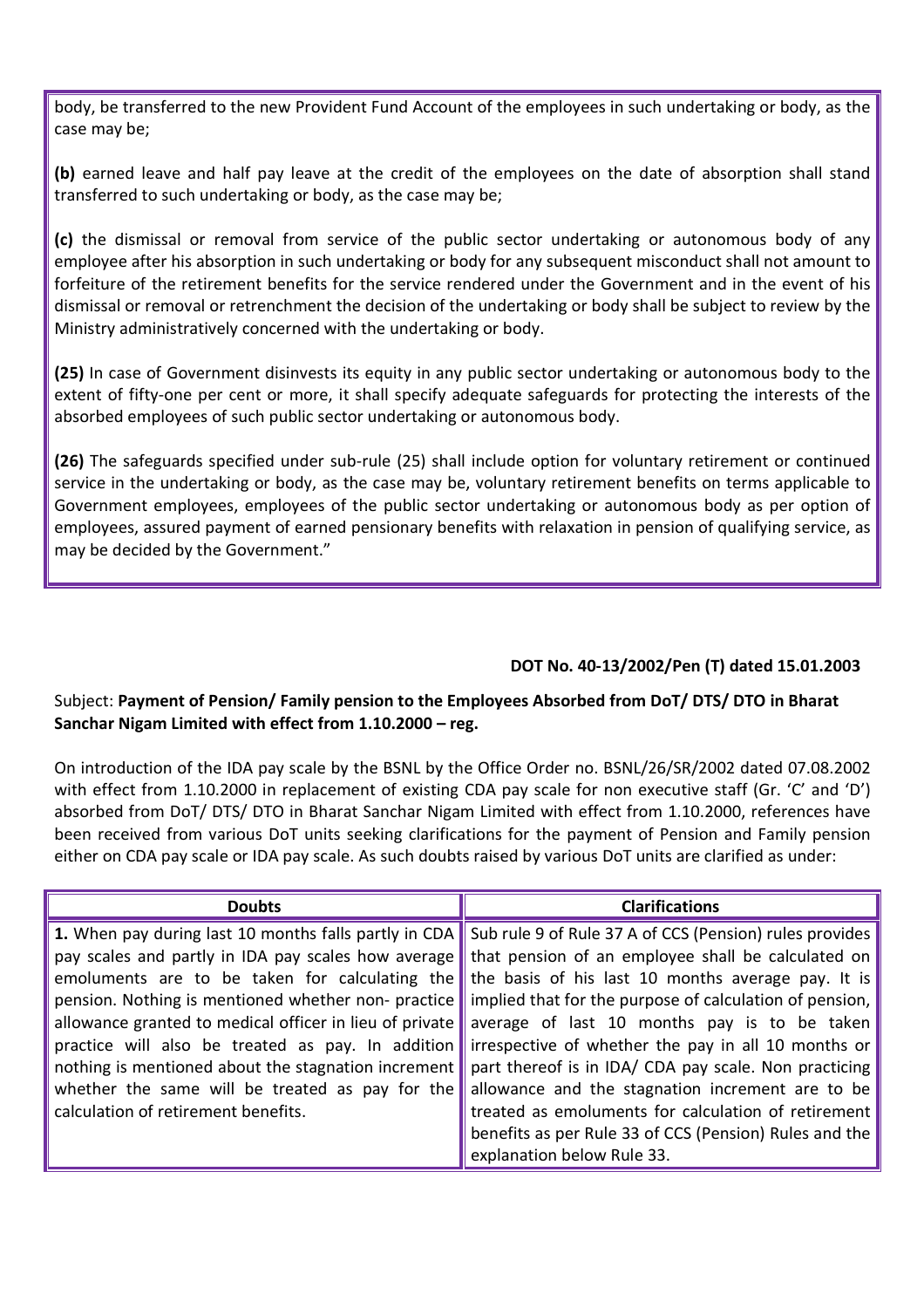| 2. In case of absorbed employee retired between<br>01.10.2000 to 30.6.2001 the pay falls in both the CDA<br>and IDA within 10 months. What will be the relief<br>admissible whether part of CDA and part IDA or<br>industrial relief on the pension calculated? | Once pension/ family pension is determined in<br>accordance with Sub rule 9 of Rule 37 A of CCS<br>(Pension) rules, the employee shall also be eligible to<br>Dearness Relief as per Industrial Dearness Allowance<br>pattern as provided in Sub rule 10 of Rule 37 A.                                                                                                                           |
|-----------------------------------------------------------------------------------------------------------------------------------------------------------------------------------------------------------------------------------------------------------------|--------------------------------------------------------------------------------------------------------------------------------------------------------------------------------------------------------------------------------------------------------------------------------------------------------------------------------------------------------------------------------------------------|
| 3. What will be the emoluments for determining the<br>retirement gratuity/ death gratuity on IDA pay- scale?                                                                                                                                                    | As per Rule 50 (5) of CCS (Pension) Rules, the<br>emoluments for the purpose of Gratuity admissible<br>shall be reckoned in accordance with Rule 33<br>provided that if the emoluments of the Government<br>servant have been reduced during the last 10 months<br>of his service otherwise than as a penalty, average<br>emoluments as referred to in Rule 34 shall be treated<br>as emolument. |
| 4. Whether the minimum pension of Rs.1275/- p.m.<br>as well as maximum pension of Rs.15000/- p.m. (i.e.,<br>50% of average emoluments in all cases) as applicable<br>in the CDA pay scale is also to be applied in the IDA<br>pay scales.                       | The ceiling of minimum and maximum pension as<br>existing in CCS (Pension) Rules shall continue unless<br>specifically approved otherwise by the Government.                                                                                                                                                                                                                                     |
| 5. Whether commutation of pension as applicable at<br>40% (maximum) on CDA pay scale is also to be<br>applied in IDA pay scale?                                                                                                                                 | Yes                                                                                                                                                                                                                                                                                                                                                                                              |
| 6. There may be cases where the employee(s) expired<br>on or after 1.10.2000 but before the issue of<br>instructions for opting for BSNL and could not<br>exercise his/her option. How these cases are to be<br>settled?                                        | This is not a pension related issue. BSNL management<br>with the approval of the competent authority has to<br>decide about the admissibility of IDA pay scales to<br>such employees. Calculation of pension follows<br>accordingly.                                                                                                                                                             |

While determining the pensionary benefits and retirement benefits on IDA pay scales, CCS (Pension) Rules, 1972 (as amended from time to time) should invariably be consulted and if still there is any doubt, only then the reference may be made by quoting the problem and correct rule number of the CCS (Pension) Rules and the need for clarification.

This issues with the approval of Member (Services) & Member (Finance), Telecom Commission.

## **DOT No. 6-138/90-TA-I/Vol. VI dated 21.02.2003**

#### Subject: **Authorisation of Pension Payment on IDA Payscale of BSNL**

**1.** As per clarification given by DoT (Hq) vide O.M. No. 40-13/2002-Pen(T) dated 15.01.2003, PPOs of the absorbed Group 'C' and 'D' employees are to be issued on IDA pay scales. It has thus been decided that to distinguish the PPO on the IDA pay scale of BSNL from the PPO on the CDA pay scale of DoT, the following rubber stamp may be arranged for affixing on the PPO on the IDA pay scale clearly (both Disburser's portion and Pensioner's portion), on first page at the right hand corner, and on the page for "Section 2 - Detail of pension" (Right hand corner):

## *"PENSION PAYMENT ON IDA PAY SCALE-BSNL"*

**2.** In addition to this, while forwarding the PPO to the concerned CCA/ Jt.CCA/ Dy. CCA or Director/ Dy. Director of Postal Accounts for countersignature and embossing the special seal, the same stamp may be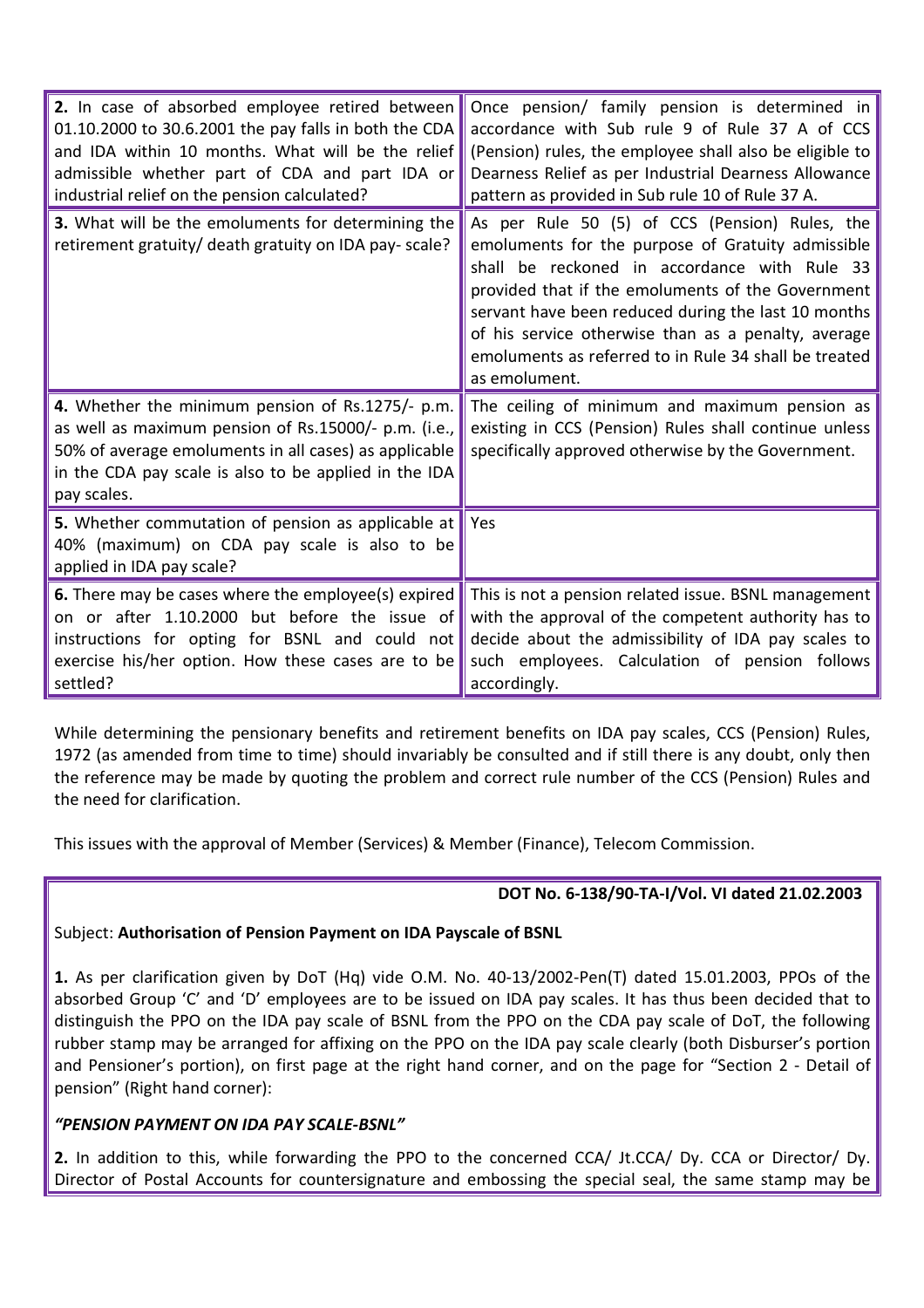affixed on the face of the right hand comer, of the forwarding letter, so that identification may be done, right at the initial stages:

**3.** These instructions may kindly be given effect to on all PPOs (Disburser's & Pensioner's portion) immediately.

# Subject: **Verification of Qualifying Service**

#### **DOT No. 7-1/2000-TA-I/21 dated 27.08.2003**

Reference is invited to Rule 32 of the CCS Pension Rules which lays-down that on completion of 25 years of service of a Governmentservant or on his being left with five years of service before the date of retirement, the service rendered by him should be verified and thequalifying service communicated to him in Form 24.

**2.** For a beginning, you are requested to take up all the cases where five years or less is left for retirement and verify the qualifying service, forwarding the service books of such officers to the Controllers of Communication Accounts for authentication of the verification done. The CCA office after such authentication and proper stamping etc. will communicate the qualifying service to the officer concerned and return the service book to the SSA for custody.

**3.** This work will have to be undertaken in the cases of all staff and officers for whom the Government is liable to pay pension.

**4.** The work may kindly be undertaken immediately, with a report on all the backlog being cleared given to the Telecom Directorate by 28.2.04.

Receipt of this letter may be acknowledged.

**Deptt. of Pension & Pensioners' Welfare OM No. 4/3/2003-P&PW(D) dated 02.12.2003** *(Circulated vide DOT No. 38-19/2005-Pen(T)-1 dated 20.12.2005)*

Subject: **Implementation of order dated 12th April, 2005 of the High Court of Judicature of Andhra Pradesh of Hyderabad in Review WWP MP SR No.78433 of 2004 in WP No.8532 – regarding Restoration of One Third Portion of Commuted Pension after 15 years from the date of Commutation** 

The undersigned is directed to invite reference to this Department's Office Memoranda, of even number dated the 23rd June, 2005, and 15th September, 2005, on the above subject and to state that the SLP filed in the Hon'ble Supreme Court of India against the order dated 24th December, 2003, of the High Court of Andhra Pradesh at Hyderabad in WP No. 8532 of 2003 in R. Ramamurthy & Ors Vs. Union of India Ors, and to state that the SLP filed in the Hon'ble Supreme Court has already been taken up for hearing. In the meantime the High Court of Andhra Pradesh in its order dated 28th September, 2005, in Contempt Case No. 760 of 2005 and CC SR No. 3981 of 2005 (filed by the Society for the Welfare of Former Central Government Employees Absorbed in Public Sector Undertakings, Hyderabad against Secretary, Ministry of Personnel, Public Grievances & Pensions, New Delhi and others) stated as below:

*"In view of the submission made by the Learned Standing Counsel and in the facts and circumstances of the*